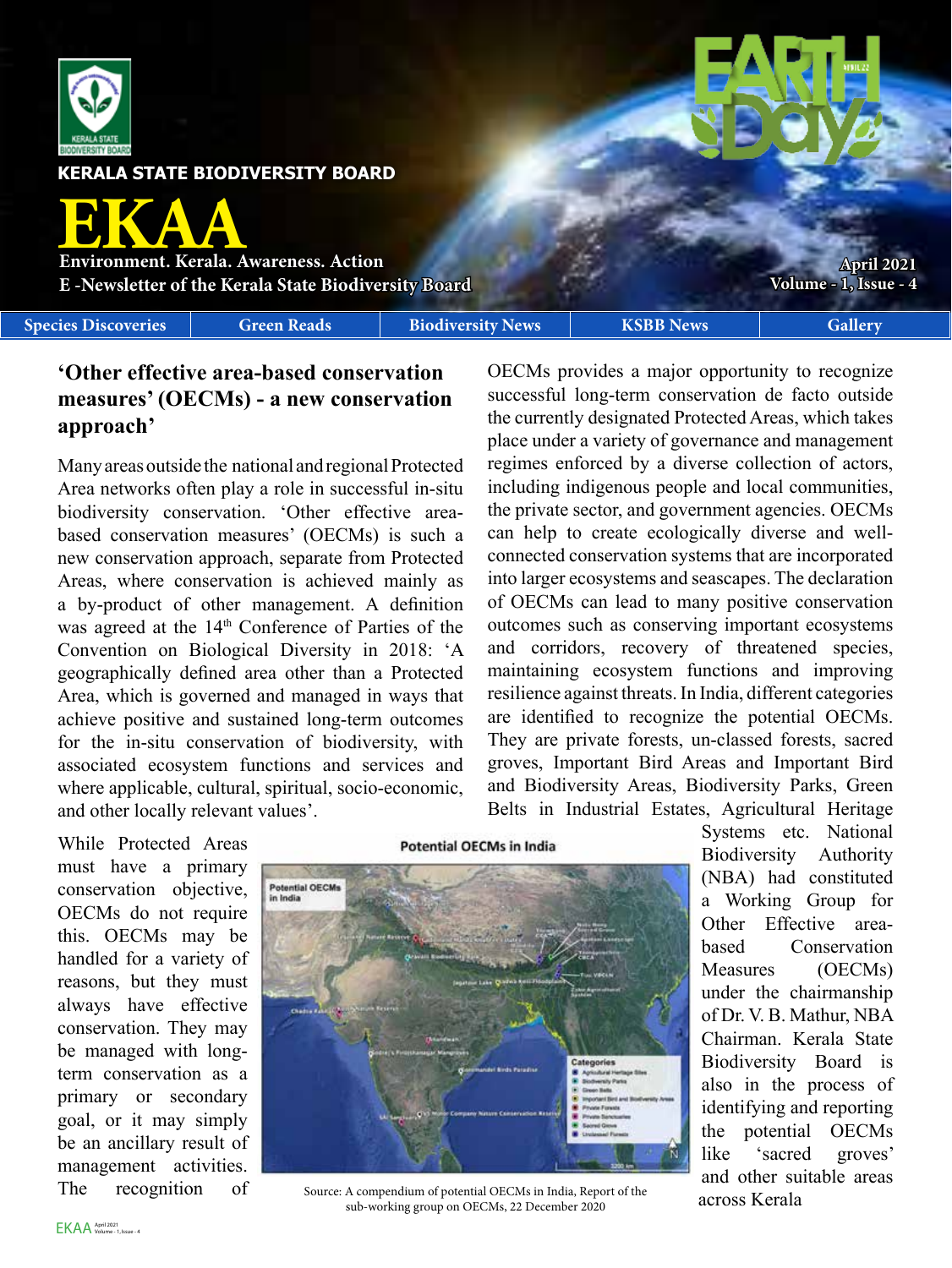# **Eminent Personalities**

**Prof. K.S. Manilal among the Padma Shri awardees, 2020:** (Professor Kattungal Subramaniam Manilal (born 17 September 1938) is an Emeritus of the University of Calicut, a Botany scholar and taxonomist, who devoted over 35 years of his life to research, translation and annotation work of the Latin

botanical treatise Hortus Malabaricus. This epic effort brought to light the main contents of the book, a wealth of botanical information of Malabar that had largely remained inaccessible to English-speaking scholars, because the entire text was in the Latin language. Prof. Manilal's efforts ultimately resulted in an English edition of Hortus Malabaricus, for the first time, 325 years after its original

publication from Amsterdam with a word by word on the Hortus Malabaricus

translation of all the twelve volumes of the book, retaining the original style of language. In January 2020, Manilal was conferred with the Padma Shri award, the fourth-highest civilian honour of India, for his contribution in the field of Science and Engineering.

> Dr. Manilal is the Founder President of the Indian Association for Angiosperm Taxonomy (IAAT). He is Chief Editor of the International journal Rheedea, named after van Rheede, and recipient of the prestigious E.K. Janaki Ammal Award for Taxonomy (2003) from the Ministry of Environment & Forests, Government of India. Professor Manilal has written over 200 research papers and 16 books of which 90 papers and 5 books are

## **Species Discoveries**

**New freshwater crab genus discovered from Western Ghats region in Idukki district**

Researchers have come across a new genus of freshwater crab with two new species from the Western Ghats region in the Idukki district. The genus has been named *Raja thelphusa* after Rajakumari, the place where the specimens were spotted. The discovery has been published in the latest issue of

*Zoological Studies* by Smrithy Raj and A. Biju Kumar of the Department of Aquatic Biology and Fisheries, University of Kerala, and Prof. Peter Ng, head, Lee



University of Singapore, an authority on crabs. The two new species in the genus have been christened *Raja thelphusala* and *Raja thelphusa muni.* With their discovery, the number of freshwater crab species found in the Kerala part of the Western Ghats has risen to 39 and endemic species to 20, Prof. Biju Kumar, who heads the Department of Aquatic Biology

Kong Chian Natural History Museum, National



### *Sonerila kanjilasseriensis* **(Melastomataceae)**

A new tuberous species from Kerala, India:

A new tuberous species of *Sonerila* from suburban areas of Kozhikode district of Kerala, India is described and illustrated as *S. kanjilasseriensis* sp. nov. The new species resembles *S. rheedei* Wall. ex Wight & Arn., but differs in having a subterranean tuber, cylindrical to subquadrangular stem, many-flowered cyme, the acuminate apex of the petals and distinctly 4 – 6-ribbed hypanthium and capsule. (https://link.springer.com/article/10.1007/ s12225-021-09929-4)

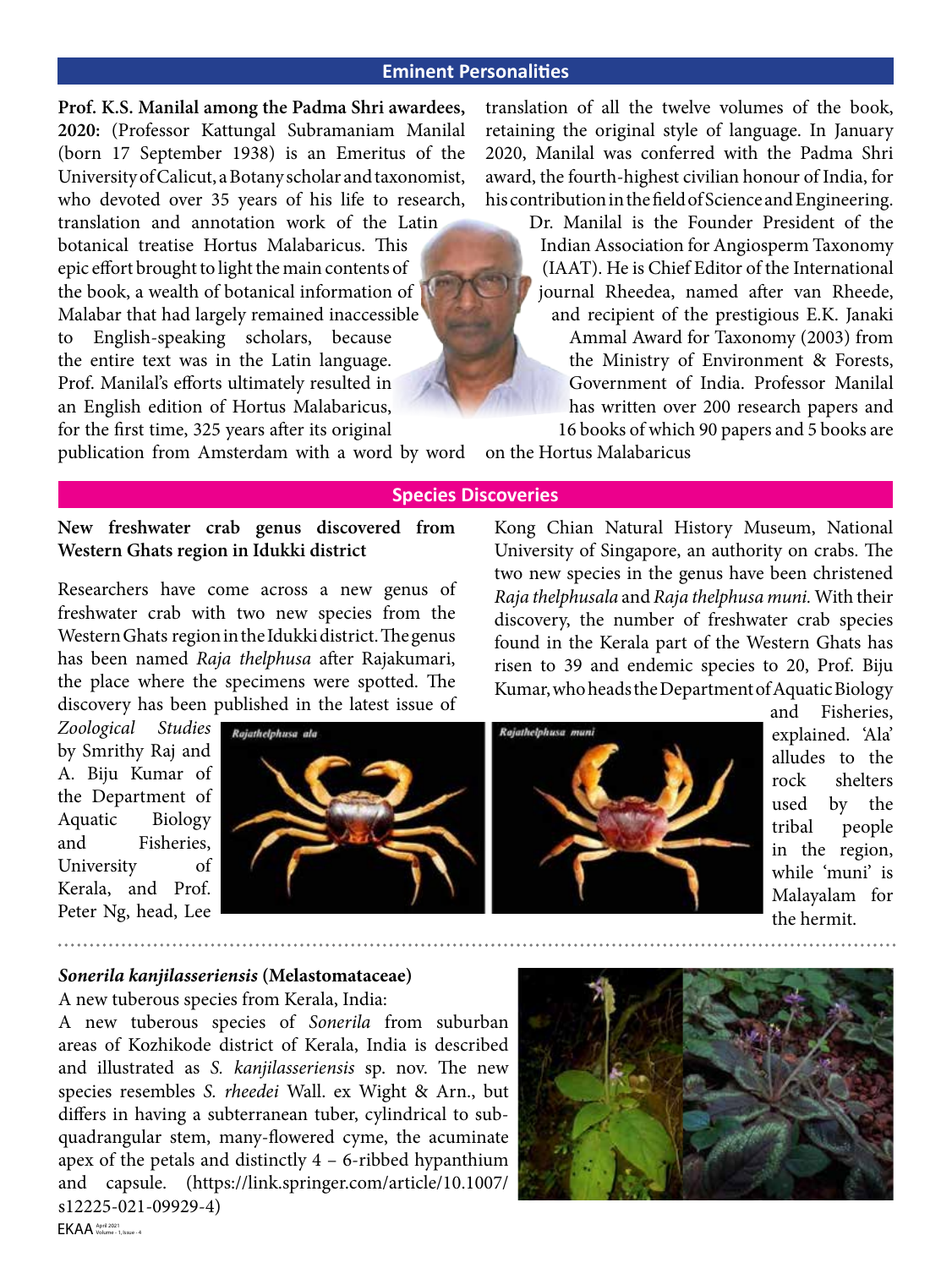# **Green Reads**

# <span id="page-2-0"></span>**Research Methodology and Scientific Writing**

The recently published 'Research Methodology and Scientific Writing' authored by Dr. C. George Thomas, Chairman of Kerala State Biodiversity Board is an advanced guide to researchers as well as research students in all the aspects of research from finding a research problem to the publication of the thesis and research papers. The book essentially provides hints and pointers to early career researchers for improving their scientific writing



skills. The content is divided into different chapters which exclusively deals with various procedures in conducting research and scientific writing and encompasses philosophy and approaches to research, developing a research problem and writing a research proposal, selection of research design, searching for related publications, and literature review, methods of data visualization, preparation of thesis and research papers, citation and listing of references, and preparing conference presentations and posters. The book also

> considers the ethics in scientific writing including issues like plagiarism. This publication is important in the field of scientific research as it also focuses on some of the least considered fields such as note-taking and note-making for assignments and academic activities, guidelines for using units and numbers in publications, and tips for successful Lecturing. The publication will be an asset for research students and early career researchers as the availability

of books on research methodology that concisely presents all the details and guidance in different aspects of research is relatively less. This book will be highly beneficial for researchers working in the field of biodiversity and conservation too.

Author: C. George Thomas Year of publication: 2021, Publishers: Springer, No. of pages: 620 Indian co-publisher : Ane Book, New Delhi

#### **Biodiversity news**

### **India's first wilderness park opened near Hyderabad**

India's first wilderness park 'KondaGorre' wilderness park at LalgadiMalakpet, near the Outer Ring Road on the Karimnagar highway, with a focus on biodiversity conservation, rewilding and a stated objective to be focused on total inclusivity was opened near Hyderabad on 27<sup>th</sup> November 2020 by Telangana State Forest Development Corporation (TSFDC). It has already planted over 10,000 saplings, mostly of forest species. The forest area here is about 2,635 acres, in which a small portion has developed as an urban forest park. This project is probably India's only such initiative due to its accent on Biodiversity Conservation, Rewilding and a stated objective to be focused on total inclusivity. The Wilderness Park has been planned under Telangana's prestigious program for the development of Urban Forest blocks to create urban lung spaces. The Wilderness Park will be like a boon from heaven for the genuine nature lovers of the twin cities, due to its pristine scrub pockets, numerous forest grass patches, and more than 2.5 km of walking/jogging tracks.



#### **Appreciable biodiversity efforts from Kerala**

Sreekrishnapuram block panchayat of Palakkad district reviewed the prestigious Deen Dayal Upadhyay Panchayat Sashaktikaran Puraskar (DDUPSP) for the  $4<sup>th</sup>$  time. This award is given to best performing Panchayats (District, Block and Gram Panchayat) across the States/UTs in recognition of the good work that is done by PRIs at each level for improving the delivery of services and public goods.